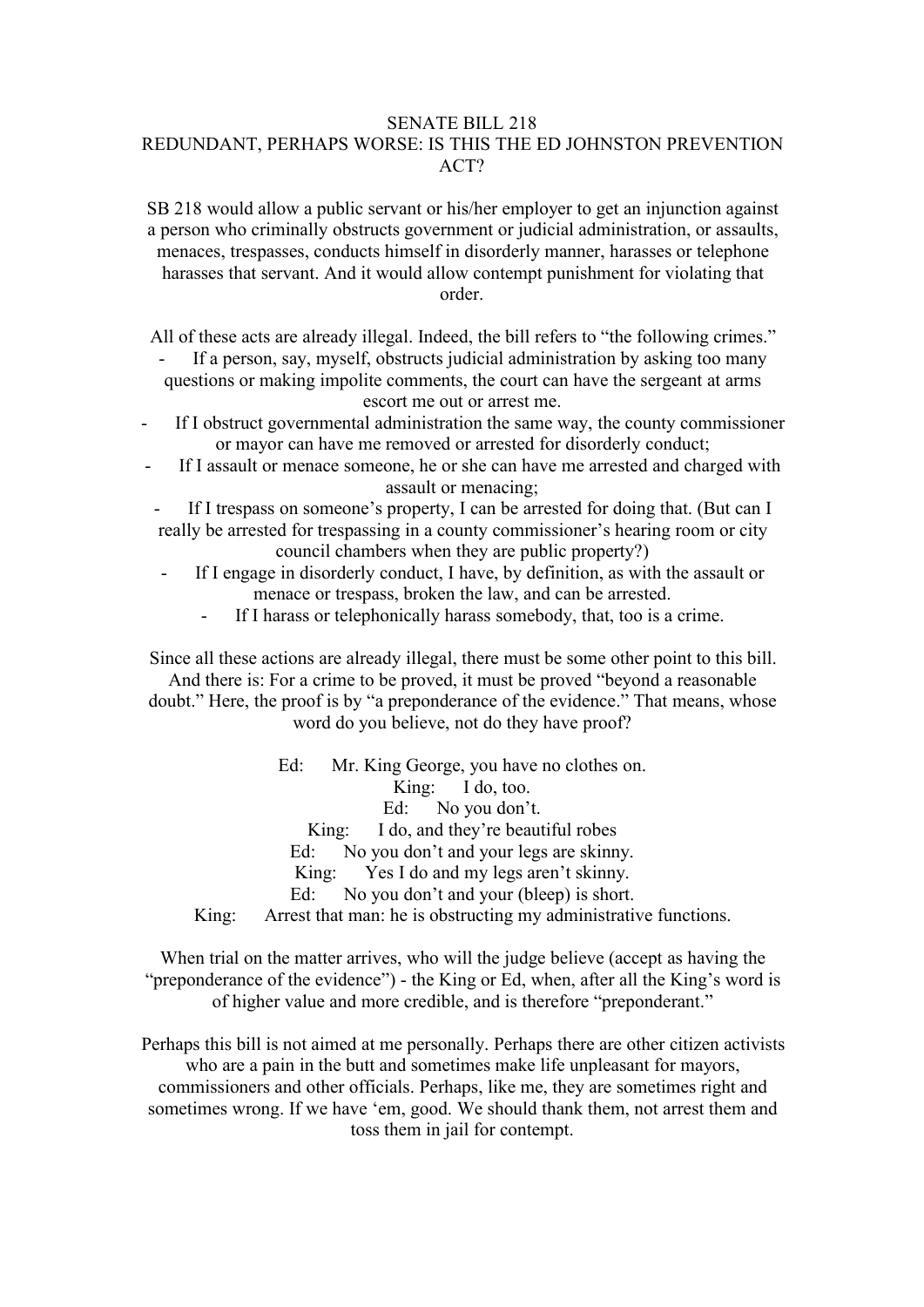# SENATE BILL 220 WHY WOULD THE STATE BOARD OF HIGHER EDUCATION NOT TRUST THE ATTORNEY GENERAL TO REPRESENT IT?

This bill would enable the State Board of Higher Education, the Chancellor of the Oregon University System, and the presidents of state institutions of higher learning to hire their own attorneys for legal services - at taxpayer, or tuition-payer, expense.

Let us not make a Ph.D. thesis out of this. The question is simple. What is the State Board of Higher Education and/or the other institutions mentioned, doing that the Attorney General could not represent them about in a lawsuit? Is there something that would put the AG in a conflict of interest? Something so blatantly illegal not even a top-flight attorney at the state's highest legal office could find a way to justify defending it?

Well, maybe the AG is just too busy to do a good job of representing all those government agencies. But haven't we read in the papers that our state higher education system is in financial trouble, struggling to pay salaries and obligations, raise tuition, and not lose students? Where did they get the money for their own legal representation? And why do they need to spend money this way? Something just doesn't smell right. Quoth the Great Bard: there's something rotten in Denmark.

# SENATE BILL 221 A BILL PRETENDING TO BE THE OPPOSITE OF WHAT IT REALLY IS

Purporting to enhance confidentiality and confidentiality-like measures for the protection of individuals, SB 221 would actually further hide government errors and, potentially, worse. It seems like a civil libertarian-sort of thing. It makes "not discoverable and inadmissible in court" and exempt from the state public records laws (ORS 192.410 to 192.505) "all information procured by or furnished to the Department of Human Services, any federal public health agency or any nonprofit health agency exempt from (state) taxation or procured by any agency, organization or person acting jointly with or at the requestof the department, in connection with special morbidity and mortality studies." This actually does nothing for confidentiality - but it would kill accountability of DHS.

Several members of this legislature recently reviewed, as a joint interim committee, allegations of misbehavior by DHS in regard to a young boy named Trenton Aue. Trenton did no damage of bodily injury or financial harm to the state corporation or anyone else; he merely wanted to stay with the surrogate parents he had been with, and not get shipped across the state to ones DHS deemed more worthy than the replacement parents he'd come to love and trust. At key points in the hearing, when the questioning got too tough for the DHS representatives to handle, they called in the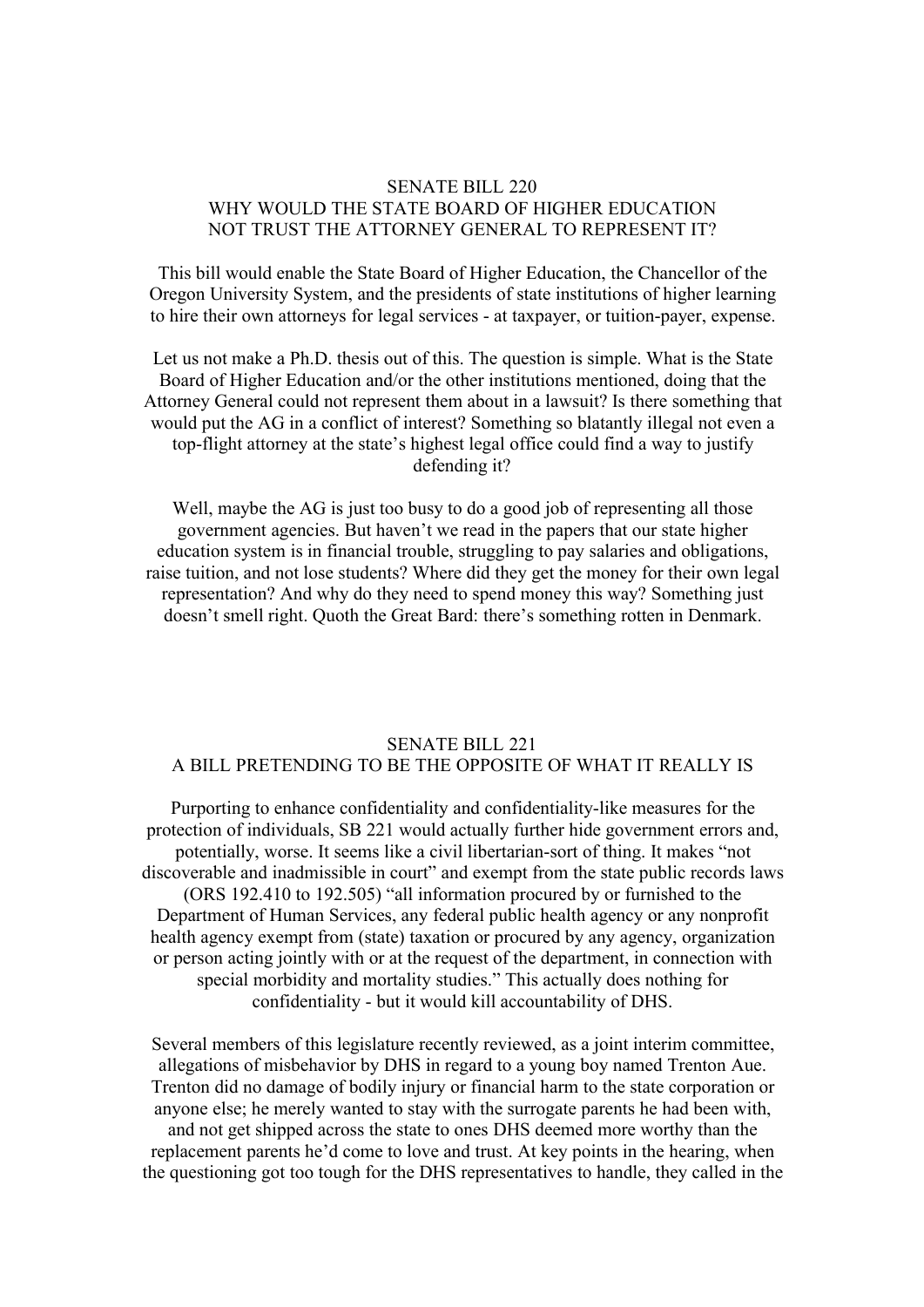DHS lawyer, an articulate blonde lady. She explained to the legislators that her clients could not answer their questions, because doing so would violate laws the legislature had passed regarding confidentiality of information the agency possesses. She was using, in part, former Senate Bill 449, which I warned everybody in the legislature about. I had said it would block access to information for everybody except DHS and other state agencies the bill allowed DHS toshare confidential information with. Here it was, at the April 12, 2003 hearing, that 449 came back to haunt the legislators. A law, purportedly created to protect kids like Trenton, was used by this attorney - to the visible surprise of the legislators - to deny legislative access to information needed to fulfill their legislative oversight function.

We mention the fact that the legislature got conned once by DHS not to say "I told you so," but because SB 221 would take us even further down the road SB 449 pioneered: a purported confidentiality that does not protect the individual because there's a loophole for DHS and other state agencies, but protects the agency instead, through disclosure restrictions that keep information DHS possesses away from parents seeking redress and legislators performing their oversight function. The "confidentiality" in 449 made redress of the harm to Aue - one of those supposedly to benefit from that confidentiality - impossible. SB 221, like SB 449, is a shield for agency wrongdoing.

Under SB 449, "We can't tell you," DHS has said, "even if we wanted to." With 221, they could add, "And you couldn't use it, even if we told you." But DHS can use the information, garnered in many cases from what we believe are unconstitutionally intrusive student surveys (does your mom smoke pot; does your dad own a gun?), to bolster the agency's claims for yet more money.

Who is hiding what with this bill? Hint: the statute is "in connection with special morbidity and mortality studies." How many more children will DHS fail to protect from genuine killers and abusers while busy doing other things, before the legislature removes - rather than expands - the agency's cloak of invisibility? When will the legislature accept responsibility for allowing something to go badly wrong at DHS Child Protective Services? A bill like this screams that something is wrong. Will the legislature fail to hear it, the way DHS failed to hear the screams of Ashley Pond and the other recent child victims who went unprotected by Child Protective Services? This bill will further legalize cover-ups into "child mortality," and block parents' redress through the courts as well as legislative oversight. Read it. That's what it does.

### SENATE BILL 246 TOO MANY MANDATORY REPORTERS

SB 246 would make each "public or private official" into a mandatory reporter for animal abuse. Now, we love our dog as much as the next guy, and we hate people who abuse animals. We do think it appropriate that a veterinarian who encounters evidence of animal abuse should be required to report it to the authorities.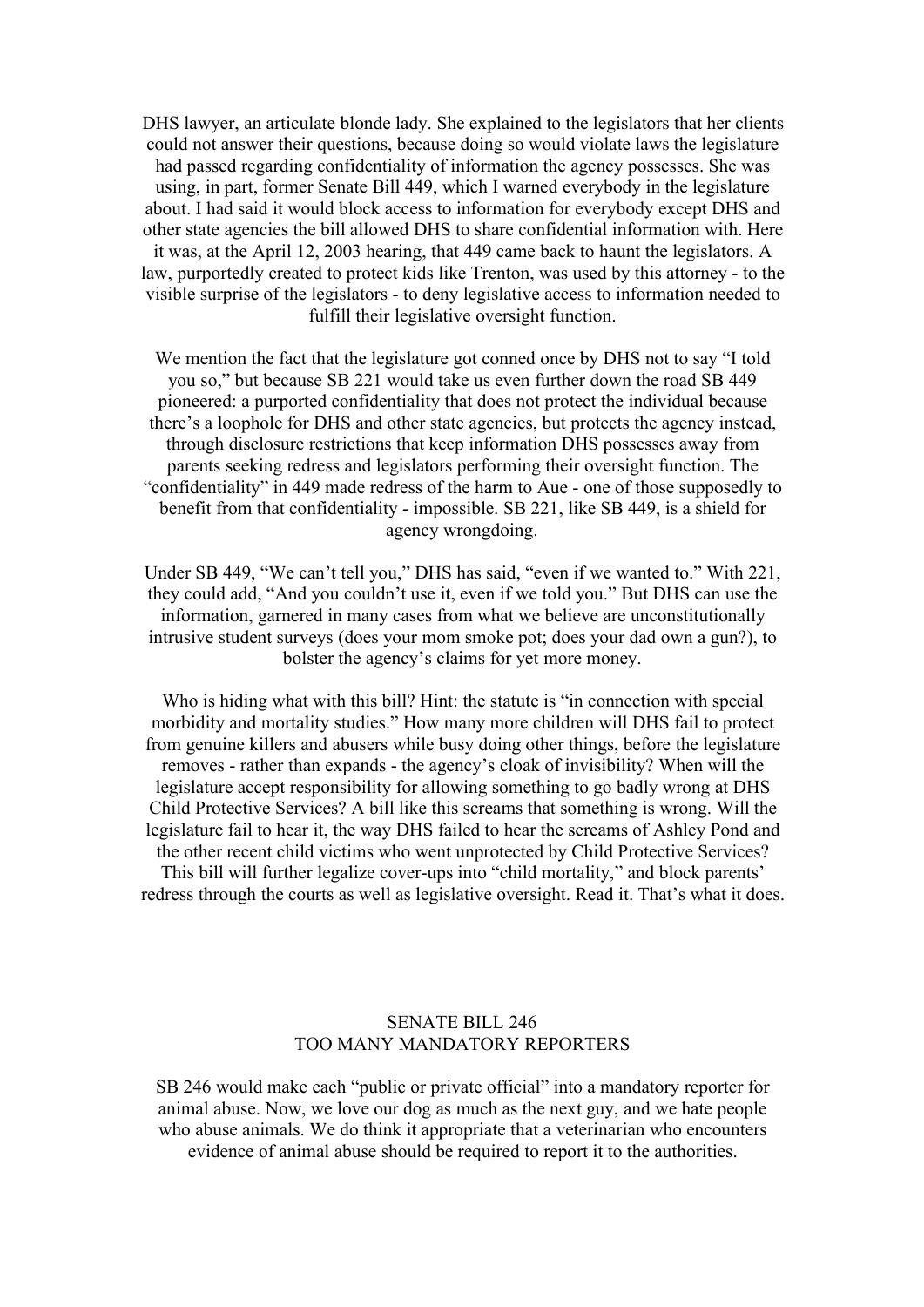### But not every "public or private official." The definition is given at ORS 419B.005. That says:

"(3) 'Public or private official' means:

(a) Physician, including any intern or resident.(b) Dentist.

(c) School employee.

(d) Licensed practical nurse or registered nurse.

(e) Employee of the Department of Human Services, State Commission on Children and Families, Child Care Division of the Employment Department, the Oregon Youth Authority, a county health department, a community mental health and developmental disabilities program, a county juvenile department, a licensed child-caring agency or

an alcohol and drug treatment program.

(f) Peace officer.

(g) Psychologist.

(h) Member of the clergy." (We must intrude: Huh? - clergy deal in human souls, not animals.)

"(i) Licensed clinical social worker.

(j) Optometrist.

(k) Chiropractor.

(L) Certified provider of foster care, or an employee thereof.

(m) Attorney.

(n) Naturopathic physician.

(o) Licensed professional counselor.

(p) Licensed marriage and family therapist.

(q) Firefighter or emergency medical technician.

(r) A court appointed special advocate, as defined in ORS 419A.004.

(s) A child care provider registered or certified under ORS 657A.030 and 657A.250 to 657A.450.

(t) Member of the Legislative Assembly." (We intrude again: hello, that's you!)

When everybody has been made a mandatory reporter for all bad things, the result will not be an end to crime or bad acts. It will be an end to social activity. When everybody has to report everybody for doing anything bad, as the roster of reportable bad things multiplies in an ever-expanding effort to protect us from each other, eventually everybody becomes an informer. Everybody becomes an agent of the state. Everybody becomes someone to be feared. Someone not to be invited into one's home, not to chat with on the street, not to go fishing with. Is this the society we want?

# SENATE BILL 254 TO ESTABLISH STANDARDS FOR STATE COURT RECORDING YES, BUT CAN WE TAKE IT FURTHER?

This bill would direct the State Court Administrator to establish uniform standards for recording proceedings in circuit court. That is no doubt good, so long as the standards thus set are good.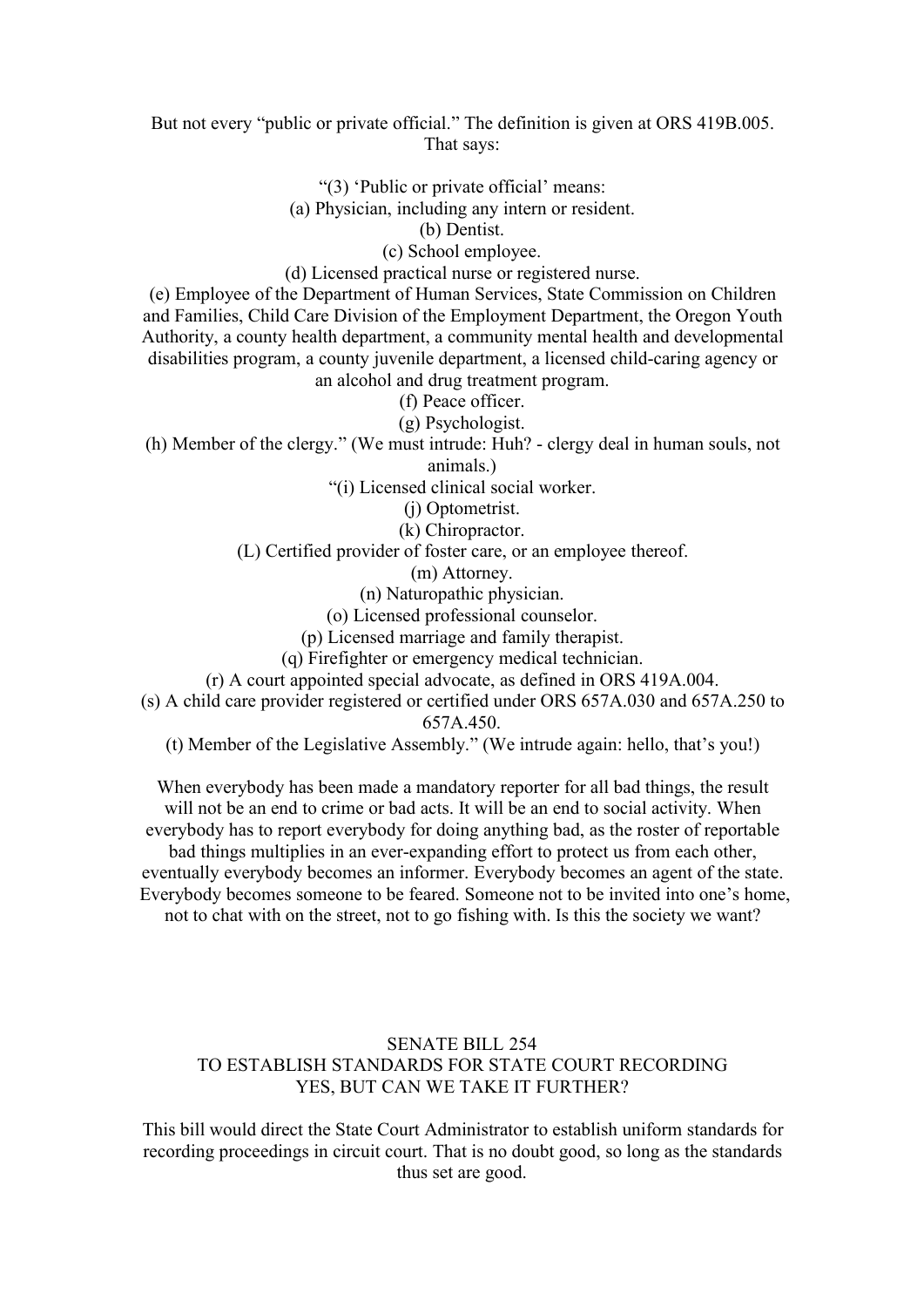We well recall the financial difficulties that recently led Oregon courts to close their doors one day per week to save money. Still, if the money can somehow be found, we would prefer this bill to mandate the uniform recording - in fact, audio and videotaping - of all state, and for that matter, local, court proceedings, rather than just compel the setting of standards for what is clearly audio recording only, in state courts only. We think automatic videotaping would have a salutary effect on all concerned criminals and police officers, plaintiffs and defendants, judges and bailiffs, etc. knowing that any misbehavior they might make is recorded for posterity, and review by a higher court, if necessary. The cost of automatic recording and tape storage might be made up for by the decrease in cases brought to appeal, as the prospective appellants, reviewing what they and the others in court had said and done, realize that

the videotape (unlike their emotions) shows no basis for an appeal.

And, like uniform videotaping of police arrests on highways, which is becoming ever more common across the country, such videotaping would also ensure good behavior by those whose good behavior we generally assume - but whose bad behavior can be most devastating to society - our police, lawyers and judges.

#### SB 259

#### Lets Make Goliath Stronger

SB 259 would require a person who is suing a public body, when he seeks to inspect a public record for information, to notify the attorney for that public body of his request for the information. The law already requires such notice by a person who is suing the state. This would expand that mandated notice to a person who is suing any public body. We think this a dubious idea. The opposing attorney will receive in discovery all the information the plaintiff has found of relevance to the case, so this bill would not prevent surprises in the court. But that government attorney may be able to pressure the custodian of the record to withhold, in whole or part, with or without good cause, the requested public records. In short, the bill does no good, but invites abuse. And it is abuse against David in a David and Goliath type situation.

The bill invites abuses of power, could weaken our open records laws, and arms Goliath with another weapon against David. Do we need this?

# SENATE BILL 260 A TIMELY AND VALUABLE BILL, WITH ONE BIG FLAW

We, like the authors of SB 260, have seen the stories in the media about police officers killing someone whom they stop or try to arrest. We know these situations are often complex, unclear and fast-moving, and we do not pre-judge whether the use of deadly force in any given case was justified or not. We were not there. But we can review bills like this and, in a spirit of supportive assistance, say we think the bill is a timely and valuable one, but still has one big flaw.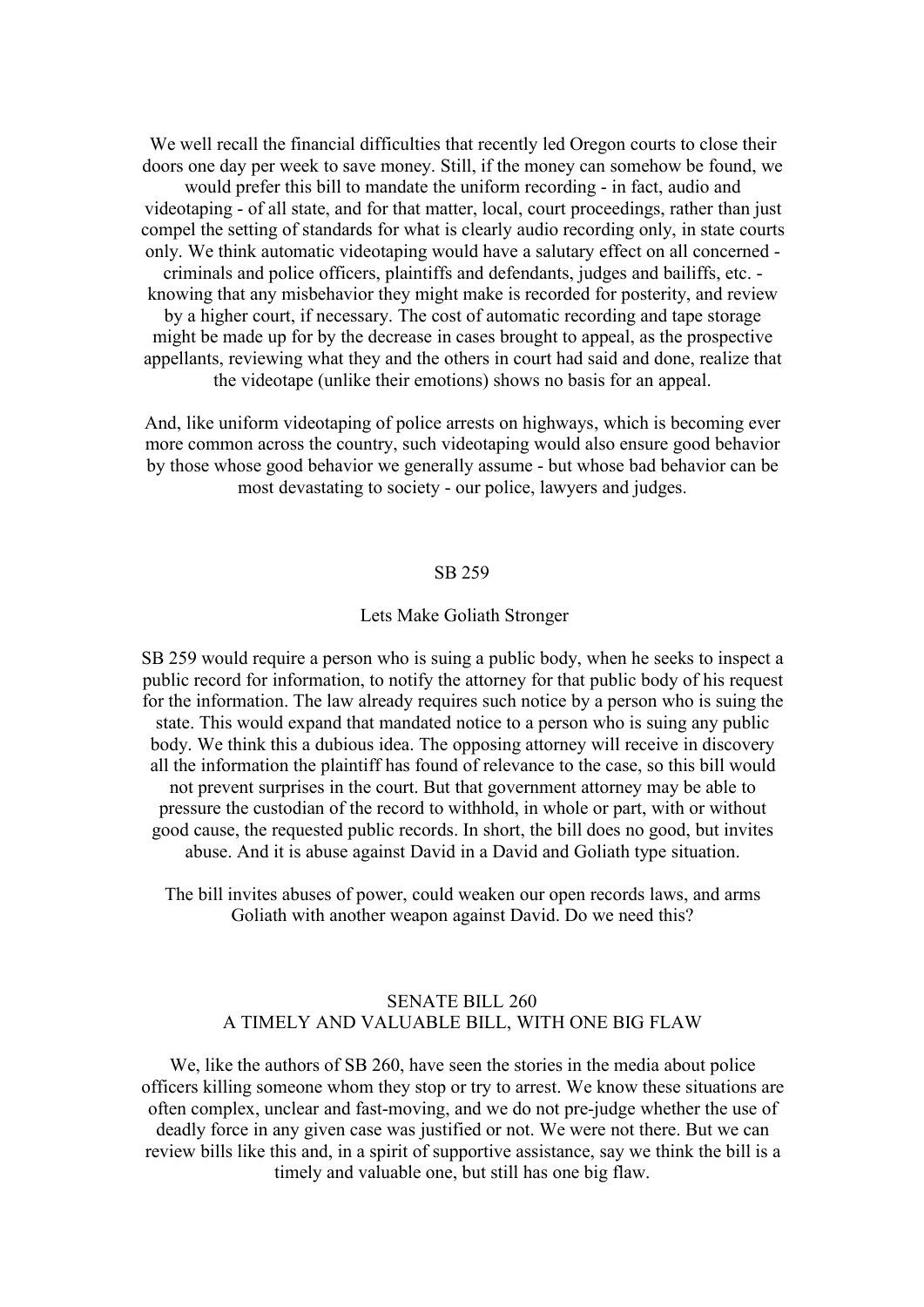SB 260 sets out a detailed and well-thought out structure for handling investigations into the use of deadly force by law enforcement officers. The structure it creates is precise, clear and, we think, wise. However, the bill gives the job of conducting the investigation under its precise, clear and otherwise wise terms to the local District Attorney. We do not think this wise at all.

It is true that D.A.s will, at times, tell police officers that they erred. District Attorneys must be able to convince a judge and jury that a crime was committed, that the defendant did it, that the defendant was lawfully apprehended, and that the evidence against him was lawfully obtained. Sometimes one or more of these conditions is not met, and the D.A. has to tell the police to go back and try again - or drop the case. Nonetheless, the D.A. is a person who, by office, ideology and physical proximity, usually is very close to law enforcement. There is - and should be - a close working relationship between the D.A.'s office and sheriff, county and police officers. But when the problem is that a law enforcement officer may himself have committed a mistake or crime - a deadly mistake or crime - it should not be the local D.A. who looks into it. Even he is human, too, and subject to the pressure of local ties, local friendships and long-standing relations. This bill asks too much of our D.A.s. It asks them to stop being coach to one side and become, for one crucial play, an impartial umpire. For all the good provisions in this bill, that won't work. Deadly force investigations will, under SB 260, remain political footballs, with cries of foul from all sides This bill won't get us past the goal posts, despite its good intentions and good drafting.

Why can't we give it to the Attorney General's office to investigate these cases? If we truly want fairness and independence of judgment - and all the rest of this bill evidences that goal - then giving the investigation to an office and a person who, by his place in the structure of things can be fair and independent, would make sense.

#### SB 284: Disguised Attack on Unemployment Compensation

I guess we can't really blame Associated Oregon Industries for sponsoring this bill. What better way to cut the costs their members face in paying for unemployment compensation in a time when jobs are being lost due to a severe recession? Why not take away unemployment benefits from a person who has been caught drunk driving, or possessing marijuana or cocaine, or refusing a drug test? After all, all those things are illegal, and some, at least, are downright dangerous, not just to the offender but to others, too.

Why not indeed? The answer is this: because unemployment compensation is intended to help people who lost a job, through no fault of their own, to make it through the rough period while job hunting - especially in a difficult recession. The person's virtues or vices are irrelevant: the purpose of unemployment comp is to help individuals and their families at the time when they most need it. If you want to punish people who do bad things, fine, punish them. If you think Measure 11 was too severe, fine, repeal it. If you want the death penalty for importing narcotics, pass such a law. I have my views on those things, doubtless you do, too. None of them are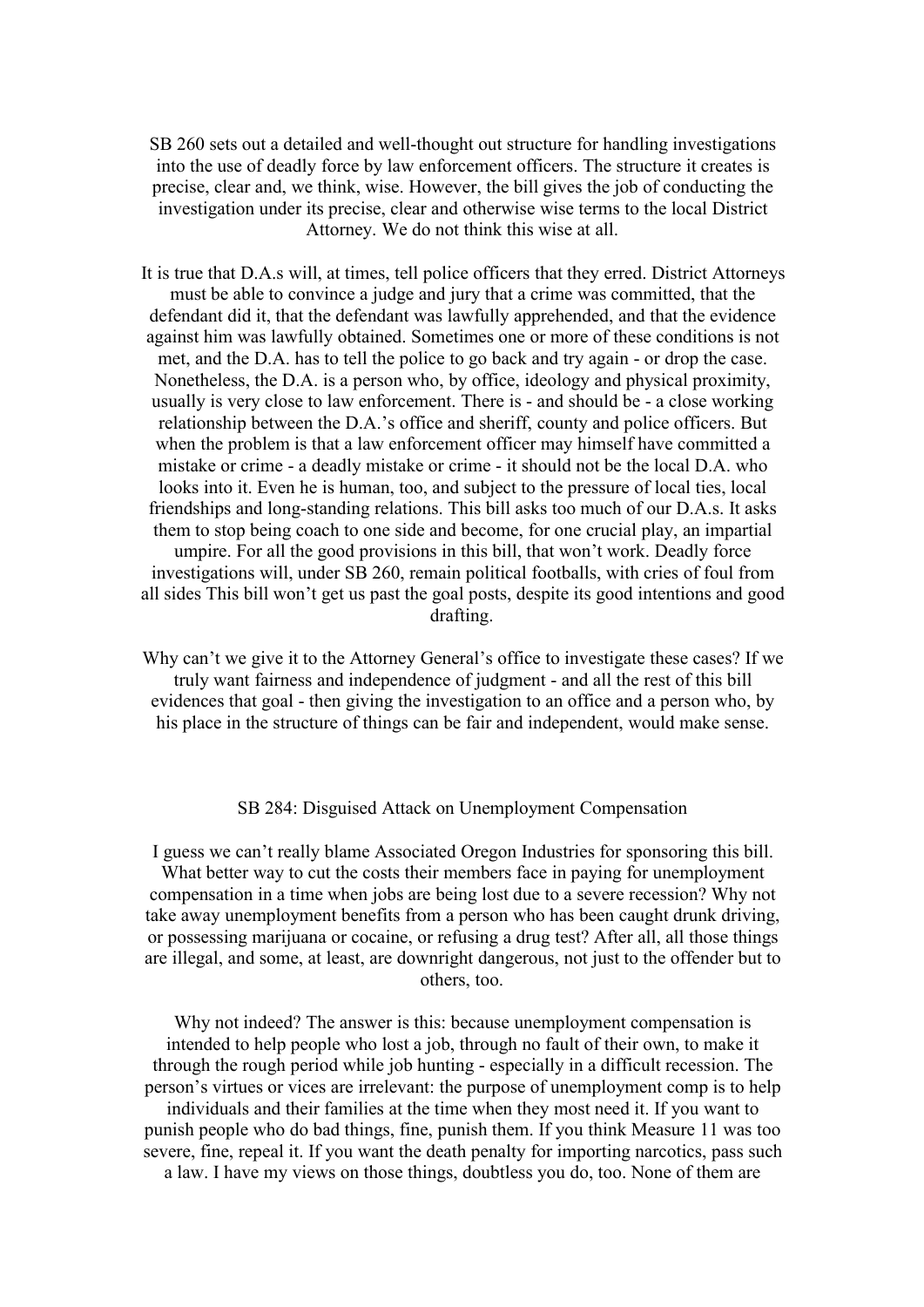relevant to whether somebody needs or should get unemployment compensation. This bill mixes apples and Johnny Walker Red. Find some other way to punish law-breakers, some way that isn't an attack on poor working stiffs who lose their job (which just might be why they had too much to drink or retreated to some drug for solace). This is Prohibition dressed up in modern moral frills and financed by businesses looking to avoid paying unemployment compensation. Unemployment comp is a good idea, and its time has not vet gone. Lets not put on our Sunday best and subvert it.

#### SB 314: A bill for decency and fairness

# SB 314 prohibits insurers from using a person's credit history or a score reached in whole or in part through mathematical formulas applied to that credit history, when deciding if the person is eligible for insurance.

I recognize that there may be some remote connection between a person's credit history and his insurance risk - although I think that connection unlikely in most cases. Perhaps, if someone is down on his luck, he is more likely to go crazy and kill himself. Perhaps, perhaps, if someone is in financial distress, he is more likely to not notice a stop sign while driving - but so, too is the guy who just won a raise (or the lottery). There is really very little connection between a person's credit rating and his or her need for car, home, life or other insurance. If he can't pay for it, he probably won't go and buy it (except for car insurance; one hopes he'll get that at any cost in foregone other expenditures).

The insurance industry practice of deciding on, and declining, insurance based upon irrelevant factors serves more to harm the individual and society than it can ever help the insurer. Pass this bill.

# SENATE BILL 315 TAX LAW IS SO TAXING

Okay, so the taxation of citizens of one state, buying something in another, is a fairly complex little gnarl on the great tree of American tax law. Perhaps there is a need for this bill. Perhaps there is a Streamlining Sales and Use Tax Agreement that has been written or is being written, or is going to be written if enough states pass legislation like SB 315. So long as, by adopting this bill, Oregon is not assuming an obligation to institute a sales tax - rejected several times by the voters - we can live with it.

But some passages make us wonder.

"The department (of Revenue) is further authorized to take other actions reasonably required to implement the provisions (of this bill)." The text specifies examples thereof, but such actions are "not limited to" those specified. What else might be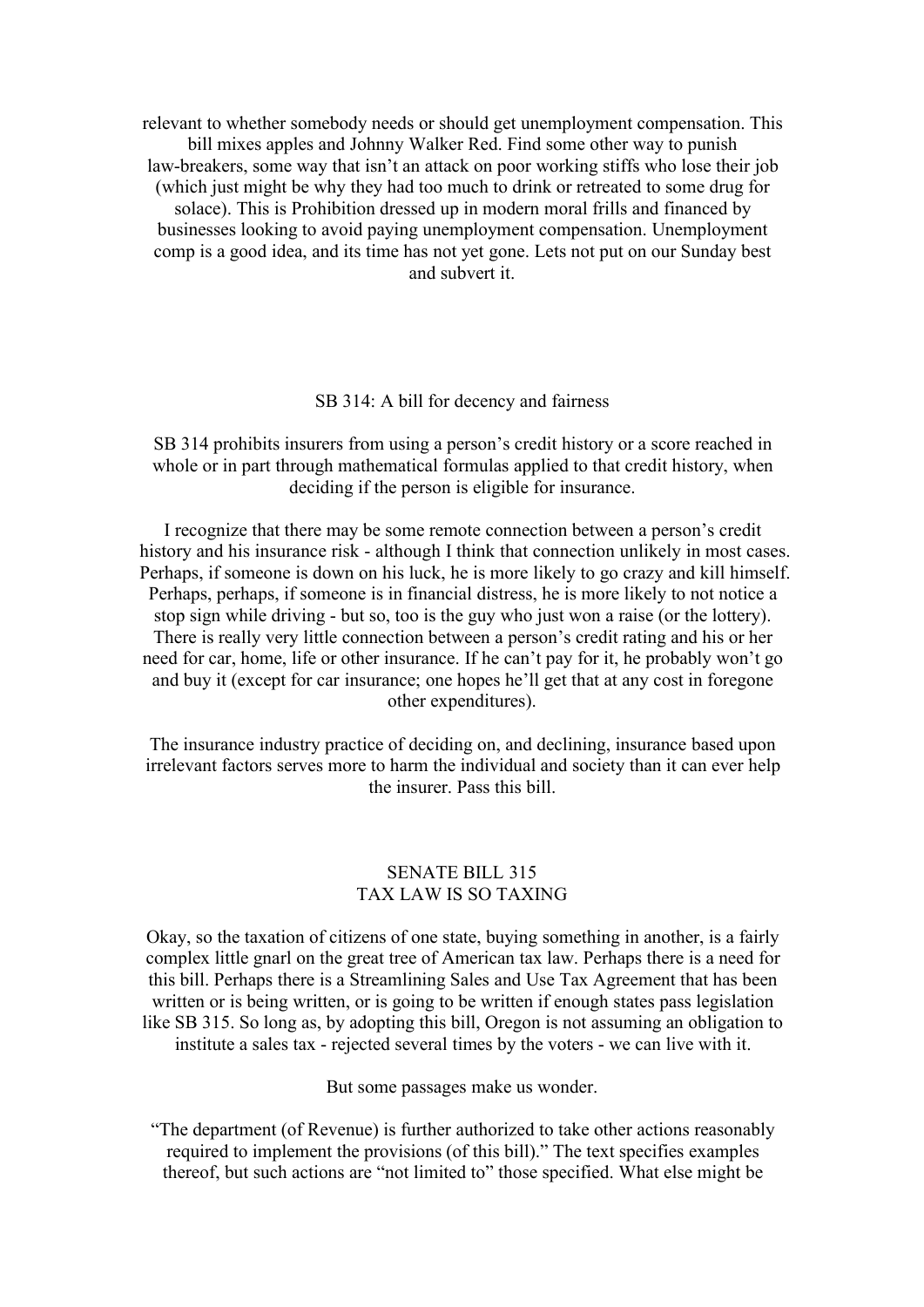reasonably required to implement SB 315? A state sales tax? Naw, probably not. That's a stretch. But one wonders…

"Adoption of the agreement by this state does not amend or modify any law of this state." - which presumably also means it does not create new law, either, though that is not said.

"The agreement must require signatory states to develop and adopt uniform definitions of sales and use tax sales. The definitions must enable a signatory state to preserve its ability to make policy choices not inconsistent with the uniform definitions." Again, ….. Hmmmm. Can we define into existence an Oregon sales tax?

Maybe - probably - we're just over-worrying. But why doesn't this bill simply state that nothing in it or in any agreement this state may sign onto under this bill, shall be construed to create or require creation of an Oregon sales tax?

Hey - that would be a piece of tax law not so difficult, not so (dare we say it) …. taxing to understand. Or live with. But do we really need this at all, if we don't have a sales tax?

### SB 332 Piling On, on top of the little guy

SB 332 would allow an employer to collect a \$1.00 processing fee for each week when payment is made under writ of garnishment, with the fee taken from the wages of the unfortunate employee.

When I was a kid, I remember there was a violation in football that we called "piling" on." It said that once the guy was down, all the other fellows could not just go and jump on top of him. Why does this remind me of that violation?

Once the withholding process is set in place, there is no added expense to the employer of any calculable amount. It takes a bit to set the garnishment withdrawal process in place, but after that, it rolls forward on its own. The actual cost to the employer, under a garnishment that might last for years, is minimal. The cost to the garnished employee, is \$104 per every two years; and for a poorguy, that is not insignificant.

Don't let this ugly bill make it to the finish line, please. Somebody intercept this pass. It's a foul ball.

# SB 333: A Little Fiscal Restraint

SB 333 prohibits state government and school districts from signing collective bargaining agreements before funds have been appropriated to the Department of Education for the State School Fund for the biennium relevant to the agreement.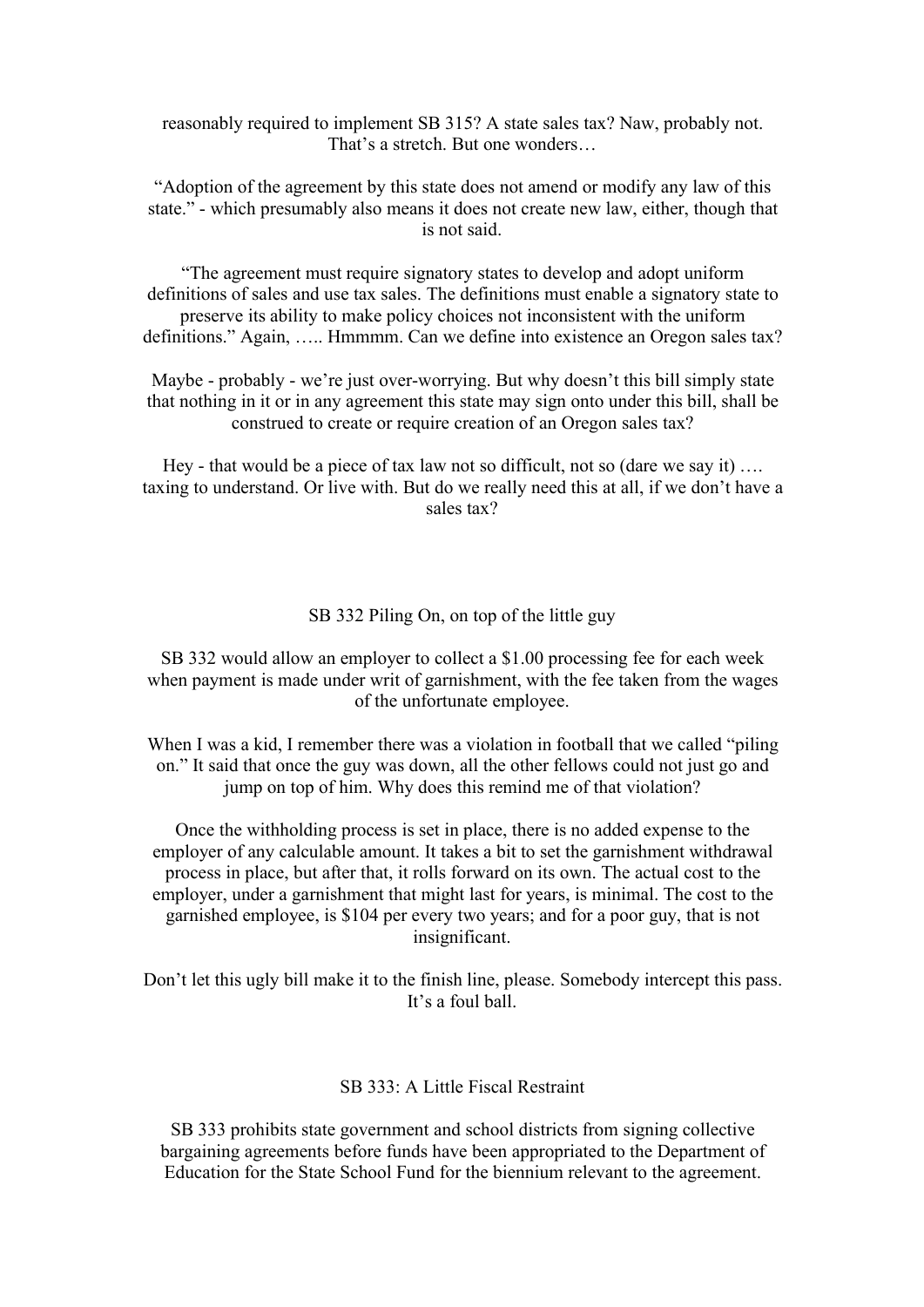Somehow, this doesn't seem very radical or threatening to us, although it is possible that some school districts, or school teachers unions, might disagree. To us, it seems simply a minor imposition of sanity and responsibility - fiscal restraint - on a process that has gotten out of hand over the years. Happily, several powerful legislators are sponsors for this bill, and we hope that they will bring along a majority of others with them. To allow local districts to enter binding contracts to pay wages and benefits before they know what level their chief source of funds is going to be at puts the cart before the horse. SB 333 puts the horse before the cart. What's wrong with that?

SB 334: … and then there were none

This bill shrinks the number of members on the Workers Compensation Board that oversees the W.C. program. Perhaps it may save some money by doing so, perhaps not. But it sets us on a slippery slope, going from the present five-person board to a three-person board. Who knows what's next? Two people could easily deadlock in voting, so if we want to streamline the board further, lets just make it a one-person post. Of course, if that person were less than an angel, possessed of human bias, his word would be gospel. What view might his bias tend to? Well, the future is hard to predict, as Mark Twain said, but a guess might be had from the party that requested the bill. It is Liberty Northwest Companies, parent, I believe, of Liberty Mutual Insurance. And if Liberty's client companies have to pay less in workers compensation expenditures, then we at the insurance carrier can have a bigger margin of profit without anyone knowing or suffering the loss for it. Except, perhaps, the

injured worker. But what does he matter?

# SENATE BILL 424

# STRENGTHENING LEGAL GENDER BIAS

For centuries, women were discriminated against: up into the 19th century they could not vote; even further back, they could not own property; up till the 1980s, if a female was the victim of a "family dispute"--legalese for a husband kicking the stuffing out of his wife--the law would not protect the female. In the past couple decades, though, the shoe has been on the other foot, and now it is men who complain of receiving the short end of the legal stick.

Oregon family law statutes include a small "gender neutral" section that states that the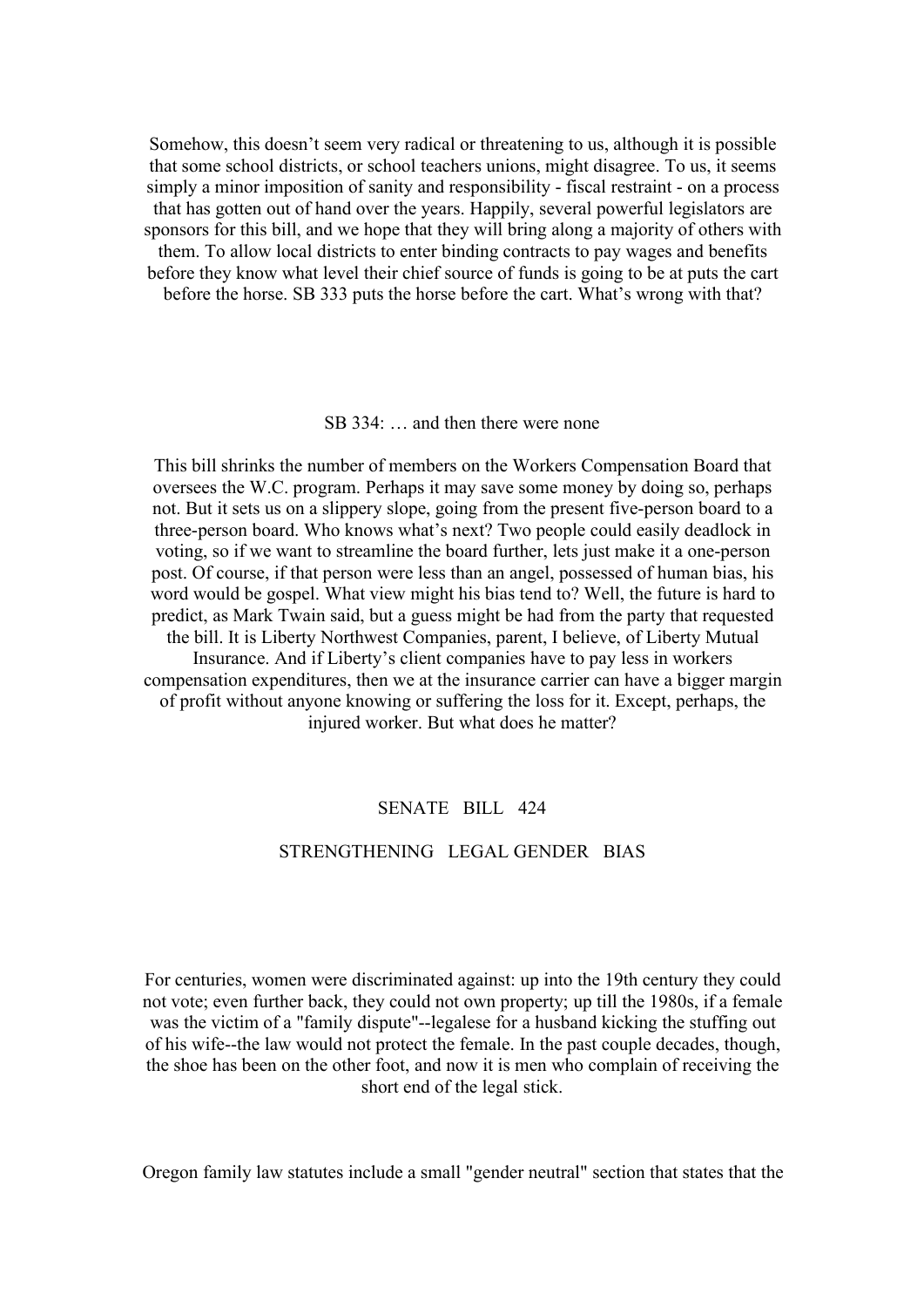husband in a divorce proceeding is not presumed to be the worse parent, nor the wife inherently more capable of raising the child or children, by virtue of gender. Men across the state, if they knew about this section of ORS would doubtless be thankful for it, for men love their children as much as women, and as more and more women take jobs and pursue careers, there is less and less basis for automatically assuming the female to be the spouse with the greater time and ability to handle the demands of a child's custody.

This bill, we think, would reverse the effect of that "gender neutral" statute--to the extent it has been effective, which many men would say is but slight. Courts already have discretion in awarding custody when the court issues a restraining order under the Family Abuse Prevention Act. Obviously, the exercise of that discretion will usually give custody to the parent alleged to have been the victim, not the abuser, and hence, not to the husband, who is usually alleged to be, and in fact usually is, the physically abusive parent (the question of emotional abuse may be another thing entirely). Thus, the child is already ordinarily already given into the custody of the "petitioner"--the mom--in most cases.

This bill would not just write that into stone. It would write the father out--also in the stone tablets of the law. It allows the court to exercise its discretion to award the custody to the petitioner, "or, at the request of the petitioner, to the respondent." It does not give the respondent any statutory basis for requesting custody of the child or children. We recognize that whoever the alleged abuser is, he (or she) will seldom be awarded custody now, and that is not unreasonable. Yet there may be circumstances where the respondent (i.e., the husband)--for reasons of closer ties to the children, for instance, or the lack of a drug or alcohol problem the petitioner may have in her record--can be and should be the custodial parent. This bill would make that virtually impossible. In disguise of giving a discretion to the court, it actually reduces the court's discretion. In the guise of granting a new (but actually long-established) power to the petitioner (mom) it would destroy a weak, but still extant, power of the respondent (dad).

With or without this bill the courts will likely, in most cases, customarily award custody in the manner in which custody is already ordinarily awarded, i.e., to the mom. But SB 424 would, by its silence as to any right of the respondent to seek custody, eliminate the ability of the father to request that custody. It might even eliminate the power of the court to give him that custody on its own. To the extent the court already has such authority, if it is independent from statute, that power might remain; or it might die. That death would be consistent with the intent of the bill. At the very least, SB 424 would give an argument for those who would disempower men entirely in family court.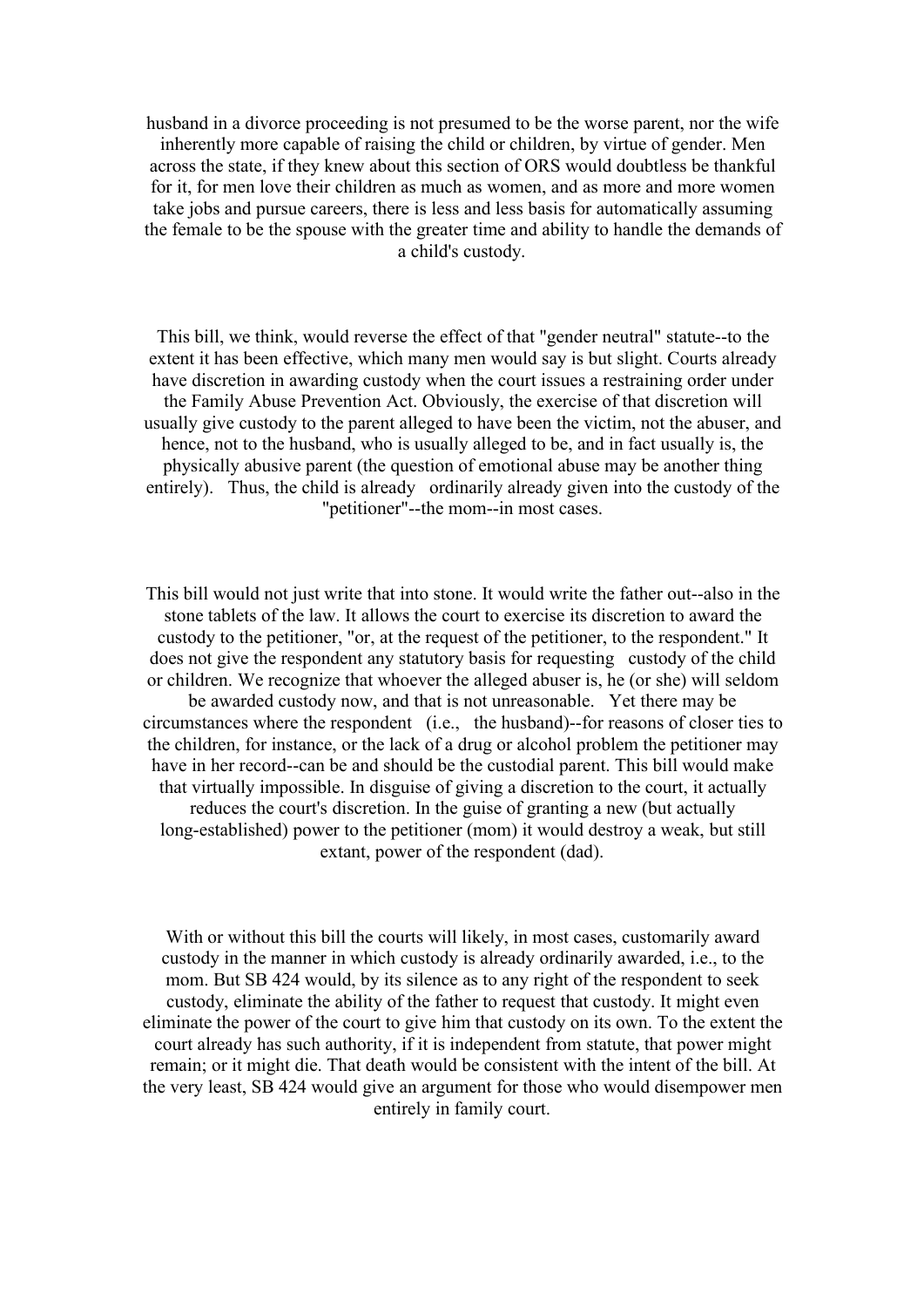If this passes, where do we go from here? Do we next take away the father's right to vote? His right to hold property? How far must the pendulum swing into the realm of injustice against men, before we admit that the goal should not be statutory gender revenge, but equal justice for both genders--men and women?

### SENATE BILL 844 BILL BITES MAN

In SB 844, so far as we can see--and at  $6 \frac{1}{2}$  pages the bill is not so long as to cross our eyes--the only reference to new criminal punishments for the owner of a dog that bites a person comes in Section 8 of the bill. It adds subsections 5 and 6 to existing law, and 5 and 6 deal with class A and class C misdemeanors. Presumably--we are not criminal law lawyers--these misdemeanors impose the possible "30 days imprisonment, \$1,250 fine, or both" that the bill Summary refers to. Assuming that summary is correct, we think this legislation is a case of bill bites man.

We do not dispute that a dog that bites a person is a dangerous thing. As those of you who have seen my right hand recently know, I just tangled with a dog and my hand lost. It was my fault; I behaved stupidly with the animal. Even so, the animal is now clearly a danger, and I do not oppose some form of restraint or restriction placed on it, and on its owner, to keep other people safe--including, potentially, even being put to death. (The dog, that is.) What I do oppose is the possibility of disrupting the owner's life. Thirty days in jail for most people means the loss of their job. That can mean the loss of the home or rental space, especially if the person takes more than a few weeks to find a new job--and since the person is now somebody who just left jail, he is not going to find work easily. At the worst, the bill could add to the roster of people who re hungry, on welfare, or even homeless, in Oregon. According to the existing law, the owner can already be fined \$500; that, plus the death of the guy's dog, is probably enough punishment for the guy who owned, and failed to restrain, the animal.

Section  $8$  of this bill takes a harm to one person (the person bit by the dog) and multiplies it to harm another person, his wife and his kids. Is this bright? Make the owner put the dog to death if we must--he can buy another dog, say a poodle or schnauzer, or something equally innocuous. But do not, simply because one dog somewhere wrecked one person's leg or hand, go and legislatively wreck the lives of others. Lets take a bite out of this legislation and put section 8 to sleep.

### HOUSE BILL 2101 A CONSOLIDATION OF GOVERNMENT POWER

HB 2101 would merge several existing departments or parts of departments into a new Oregon Homeland Security Department .It's goal is to streamline and improve Oregon's ability to respond to the ongoing threat of terrorism, or an actual attack. It may or may not do that.What it will do is further empower government, creating a new agency that centralizes various government powers and authorities within itself.